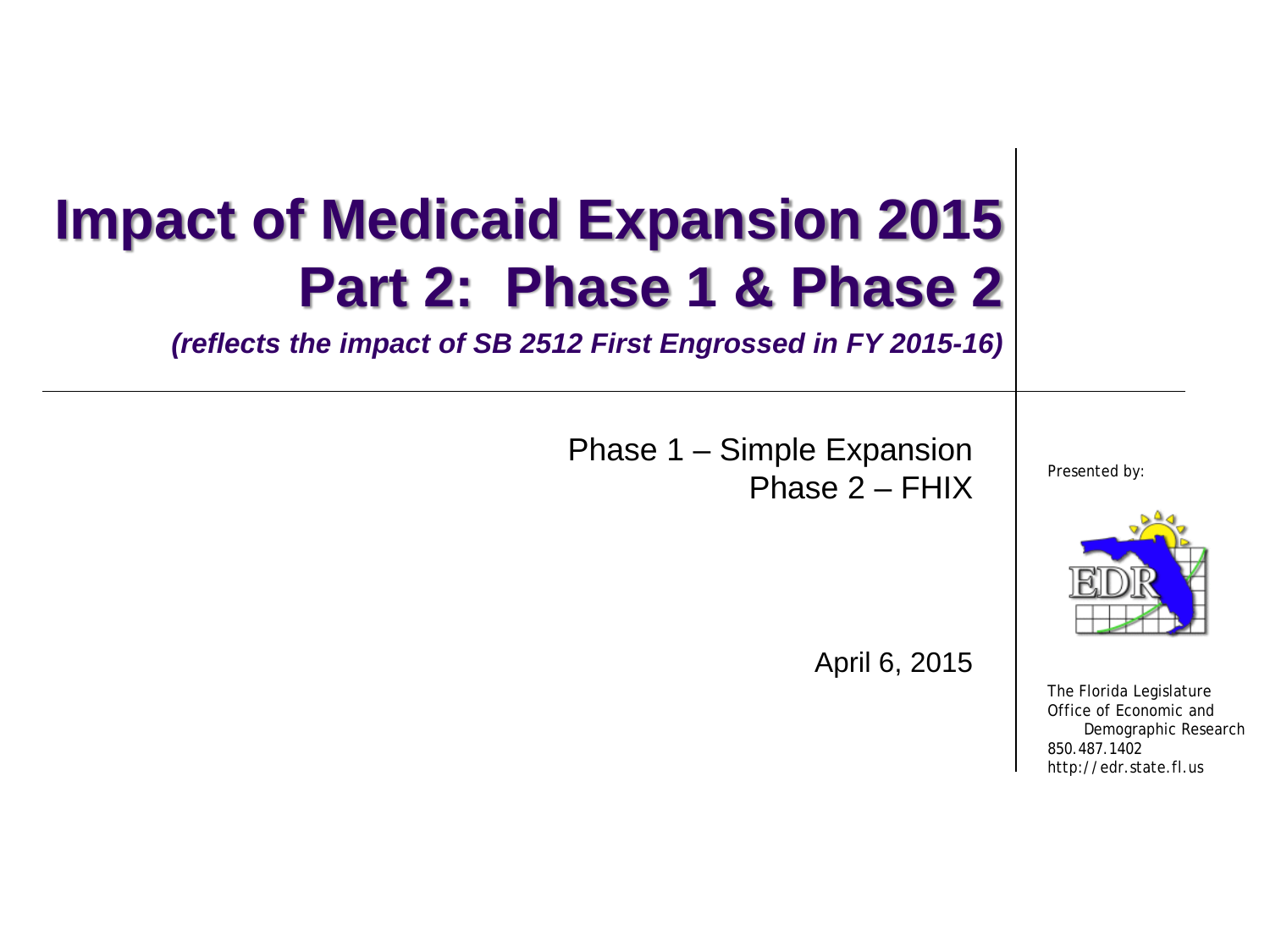## **Phase 1 – Simple Expansion Assumptions…**

**July 1, 2015 to no later than April 1, 2016**

- Simple expansion with the exception that the Crowd Out population has a new decision framework that causes them not to present during Phase 1.
	- **Underlying Expansion Population...** 
		- **Uninsured Presenters have a take-up rate of 85.8%.**
		- 50% present July 1, 2015; the remainder are split evenly to present on August 1, 2015; September 1, 2015; October 1, 2015.
	- Crowd Out...
		- Since this group already has insurance, they will wait for the FHIX options to become known and then make a decision at the beginning of Phase 2.
	- **Medically Needy...** 
		- Splits into three groups:
			- Group 1 Children under the age of 19 and Pregnant Women who do not otherwise qualify for Medicaid are enrolled until October 1, 2019.
			- Group 2 Persons aged 19-64 above 133% FPL and Seniors at all income levels are disenrolled on October 1, 2015.
			- Group 3 Persons aged 19-64 below 133% FPL move to Phase 1 Simple Expansion on July 1, 2015 with a take-up rate 100% (shift population).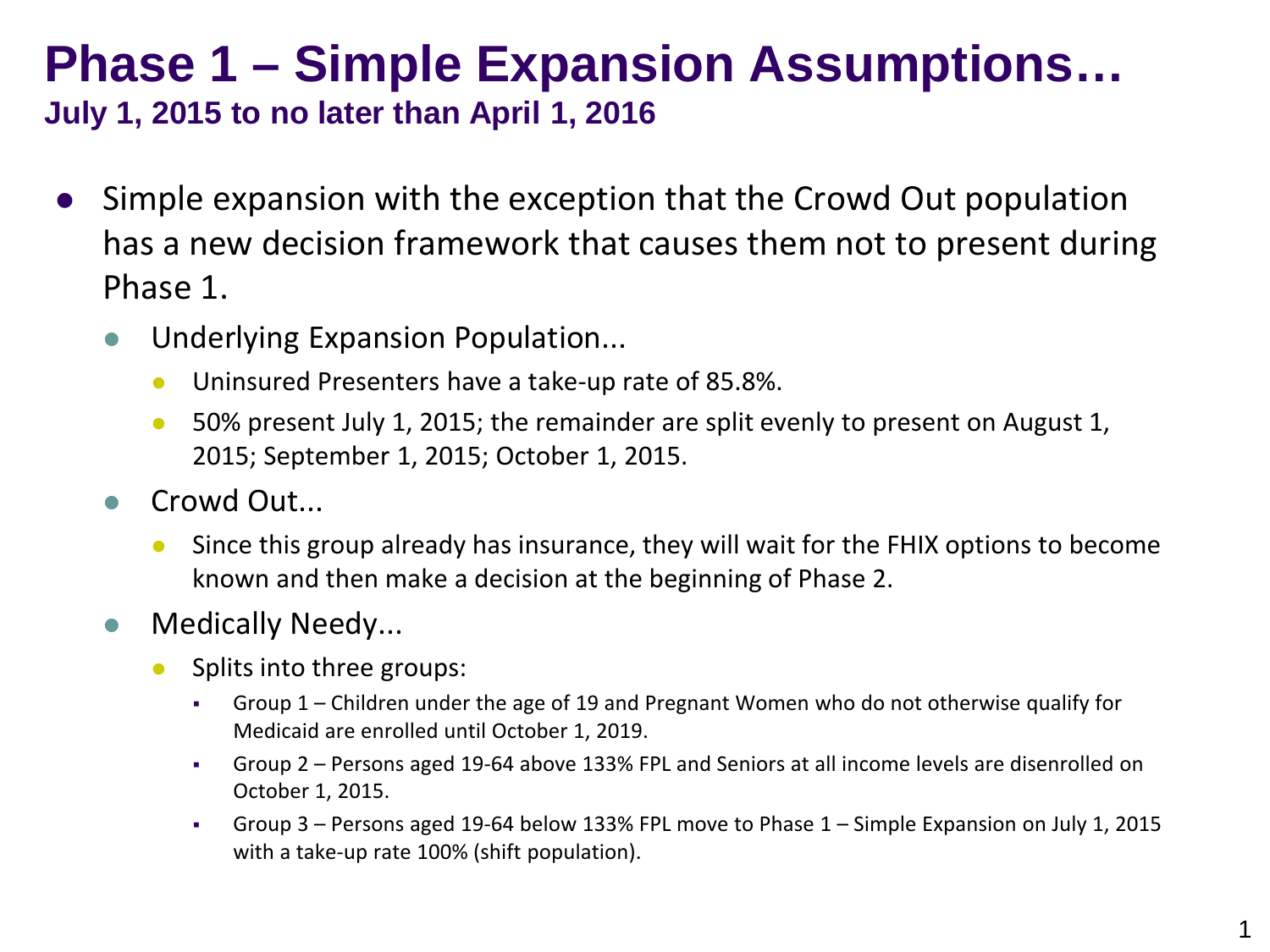## **Phase 1 – Simple Expansion Enrollees…**

| <b>Expansion Population in Phase 1 - Simple Expansion</b>            | <b>Assumptions</b> | FY 2015-16 |
|----------------------------------------------------------------------|--------------------|------------|
| Eligible Universe                                                    |                    | 865,591    |
| Take-Up Rate (85.8%)                                                 | 85.8%              | 742,677    |
| Phase 1 - Uninsured Presenters (100.0%)<br>present July-October 2015 | 100.0%             | 742,677    |

| Crowd Out in Phase 1 - Simple Expansion | <b>Assumptions</b> | FY 2015-16 |
|-----------------------------------------|--------------------|------------|
| Eligible Universe                       |                    | 122,704    |
| Take-Up Rate (0.0%)                     | 0.0%               |            |
| Phase 1 - Crowd Out Enrollees (100.0%)  | 100.0%             |            |

| <b>Medically Needy in Phase 1 - Simple Expansion</b> | <b>Assumptions</b> | FY 2015-16 |
|------------------------------------------------------|--------------------|------------|
| <b>Shift Population</b>                              |                    | 25,964     |
| Take-Up Rate (100.0%)                                | 100.0%             | 25,964     |
| Phase 1 - Medically Needy Enrollees (100.0%)         |                    |            |
| present July 1, 2015                                 | 100.0%             | 25,964     |

|  | Phase 1 - Simple Expansion Total Enrollees | 768.641 |
|--|--------------------------------------------|---------|
|--|--------------------------------------------|---------|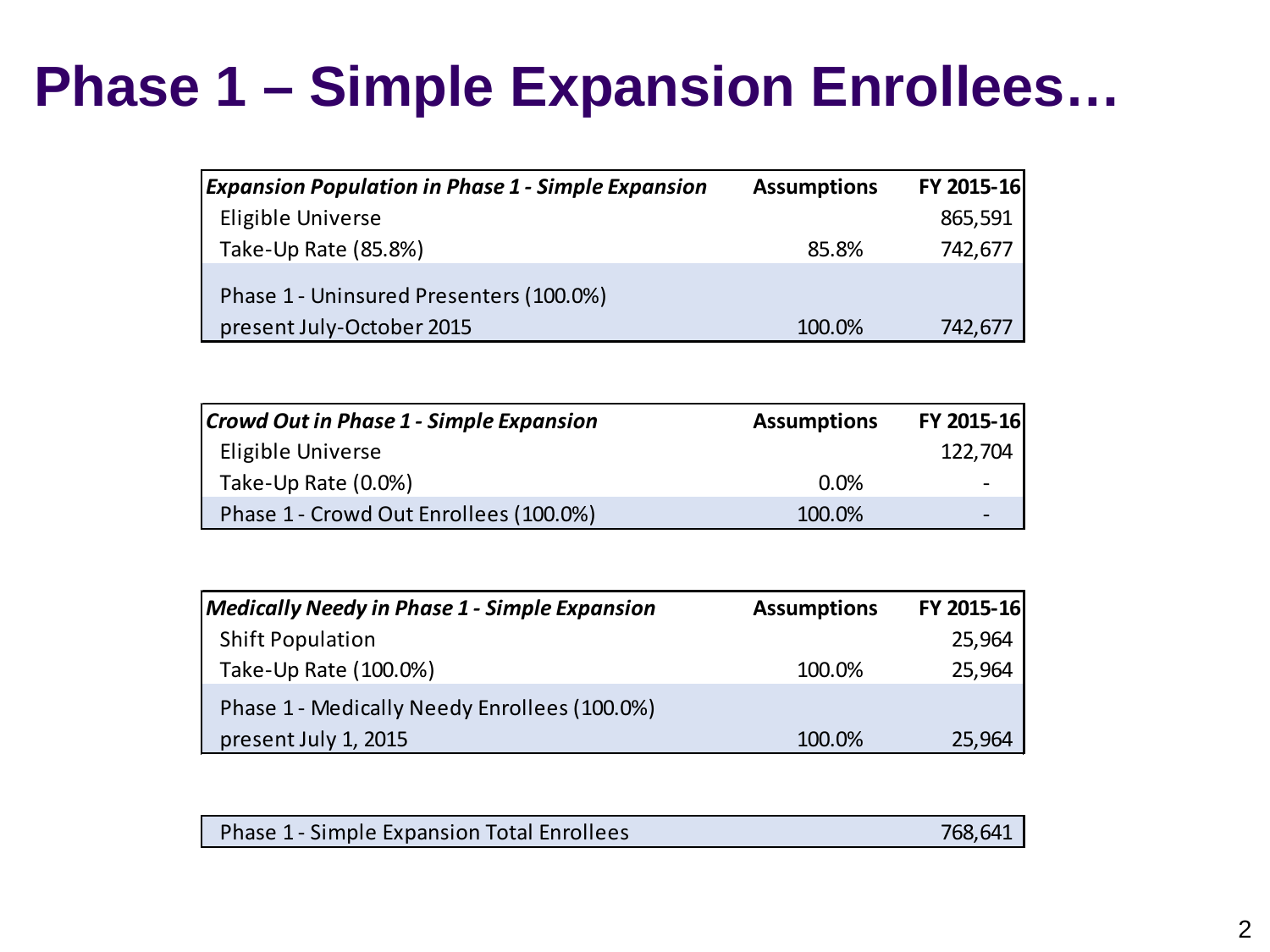## **Phase 2 – FHIX Assumptions…**

#### **Beginning January 1, 2016**

- Phase 2 Expansion Enrollees Uninsured Presenters from Phase 1 are:
	- Reduced for Constraints (64.4% remain).
		- **School**
		- **Employment by hours for parents and others**
		- Job Seekers
		- Disabled
	- Increased for Caregivers (estimated to be 6,857 in the base population).
	- Further reduced for attrition between Phase 1 and Phase 2 (70.0% remain).
	- **Participants present evenly during the months of January through March 2016** 
		- Some Phase 1 Uninsured Presenters disenroll, while others transition to FHIX.
- Crowd Out...
	- The Eligible Universe was screened to determine those most likely to stay with private insurance (approximately 67% based on school status, youth, and probability of constraint failure).
	- The remaining population was reduced again by 50% to reflect those making a case by case decision based on specific FHIX offerings.
	- This population presents evenly during the months of January through March 2016.
- Medically Needy...
	- **Group 3 transitions from Phase 1 to Phase 2 during the months of January through** March 2016 (33.33% each month).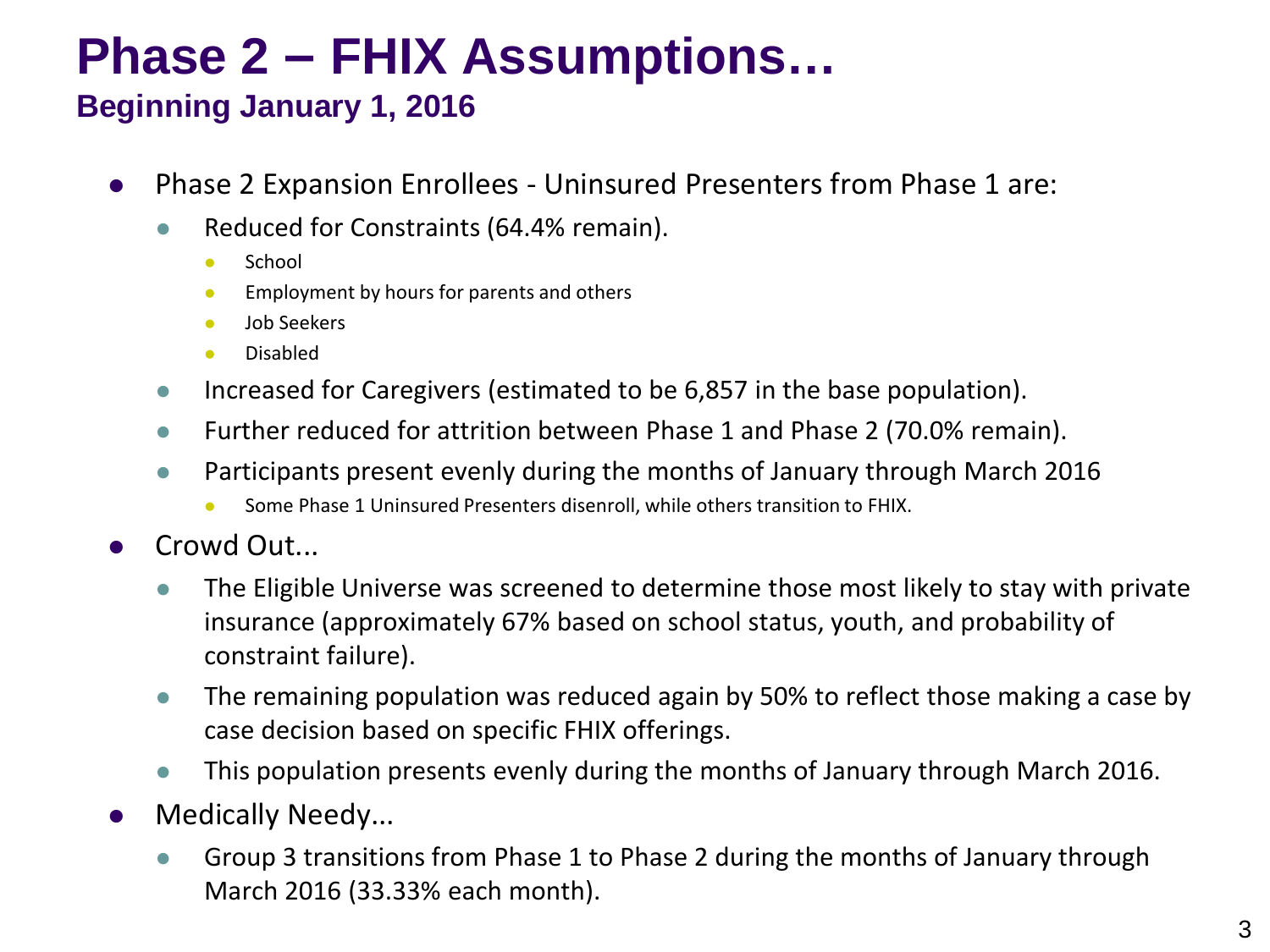## **Phase 2 – FHIX Assumptions…**

**Beginning January 1, 2016**

- Assumptions (continued):
	- $\bullet$  It is unclear what the insurance coverage options will be for those enrolled in Phase 1 who do not transition to Phase 2. At least Phase 1 will be deemed a Medicaid program; the status of Phase 2 is unknown until federal approval is given. If Phase 2 is also deemed to be a Medicaid program, potential enrollees may no longer be eligible for subsidies through the Exchange.
	- All Phase 2 participants continue to pay premiums in a timely manner.
	- **•** Premiums are deducted from total expenses before application of Federal/State split, mirroring the Healthy Kids program.
	- Phase 2 continues for the duration of this analysis.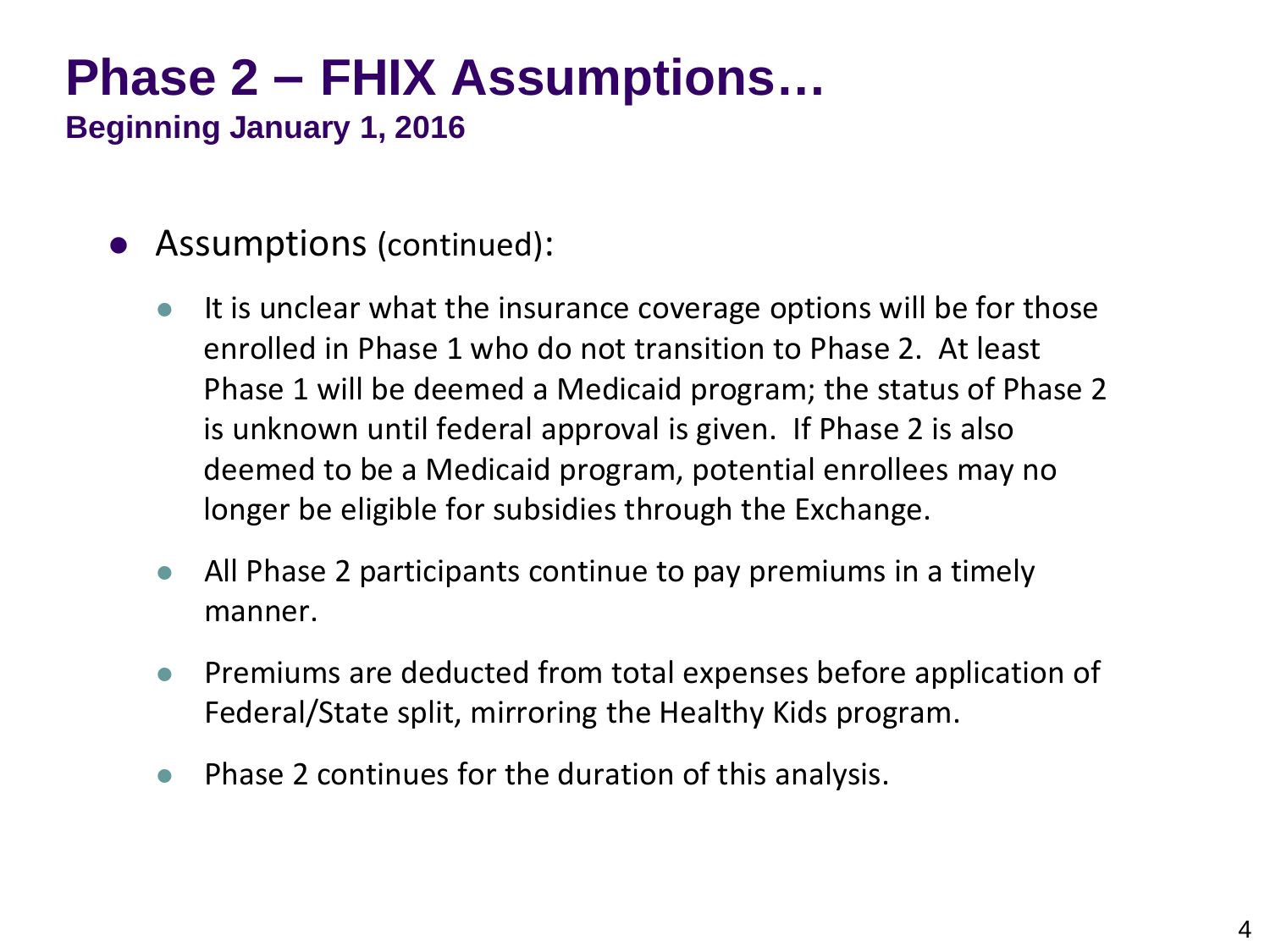## **Phase 2 – FHIX Enrollees…**

| FY 2016-17<br>878,142<br>753,446<br>485,219<br>7,257<br>492,476 | FY 2017-18<br>890,637<br>764,167<br>492,124<br>7,360 | FY 2017-18<br>903,071<br>774,835<br>498,994 | FY 2018-19<br>915,411<br>785,423 |
|-----------------------------------------------------------------|------------------------------------------------------|---------------------------------------------|----------------------------------|
|                                                                 |                                                      |                                             |                                  |
|                                                                 |                                                      |                                             |                                  |
|                                                                 |                                                      |                                             |                                  |
|                                                                 |                                                      |                                             | 505,812                          |
|                                                                 |                                                      | 7,463                                       | 7,565                            |
|                                                                 | 499,484                                              | 506,457                                     | 513,377                          |
| 344,733                                                         | 349,639                                              | 354,520                                     | 359,364                          |
|                                                                 |                                                      |                                             |                                  |
| FY 2016-17                                                      | FY 2017-18                                           | FY 2017-18                                  | FY 2018-19                       |
| 122,704                                                         | 122,704                                              | 122,704                                     | 122,704                          |
| 122,704                                                         | 122,704                                              | 122,704                                     | 122,704                          |
|                                                                 |                                                      |                                             |                                  |
| 40,062                                                          | 40,062                                               | 40,062                                      | 40,062                           |
| 20,031                                                          | 20,031                                               | 20,031                                      | 20,031                           |
|                                                                 |                                                      |                                             |                                  |
| FY 2016-17                                                      | FY 2017-18                                           | FY 2017-18                                  | FY 2018-19                       |
| 25,886                                                          | 25,808                                               | 25,731                                      | 25,653                           |
|                                                                 |                                                      |                                             | 25,653                           |
|                                                                 | 25,808                                               | 25,731                                      | 25,653                           |
|                                                                 | 25,886<br>25,886                                     | 25,808                                      | 25,731                           |

| Phase<br>$-11V$<br>Enrollees<br>Total | <b>Service Service</b><br>5,801<br>385 | 390,650 | 17Q<br><b>20F</b><br>470<br>-- | 400,282 | $\Omega$<br>AO <sup>r</sup><br>TV- |
|---------------------------------------|----------------------------------------|---------|--------------------------------|---------|------------------------------------|

Note: FY 2015-16 figures represent enrollment on June 30, 2016.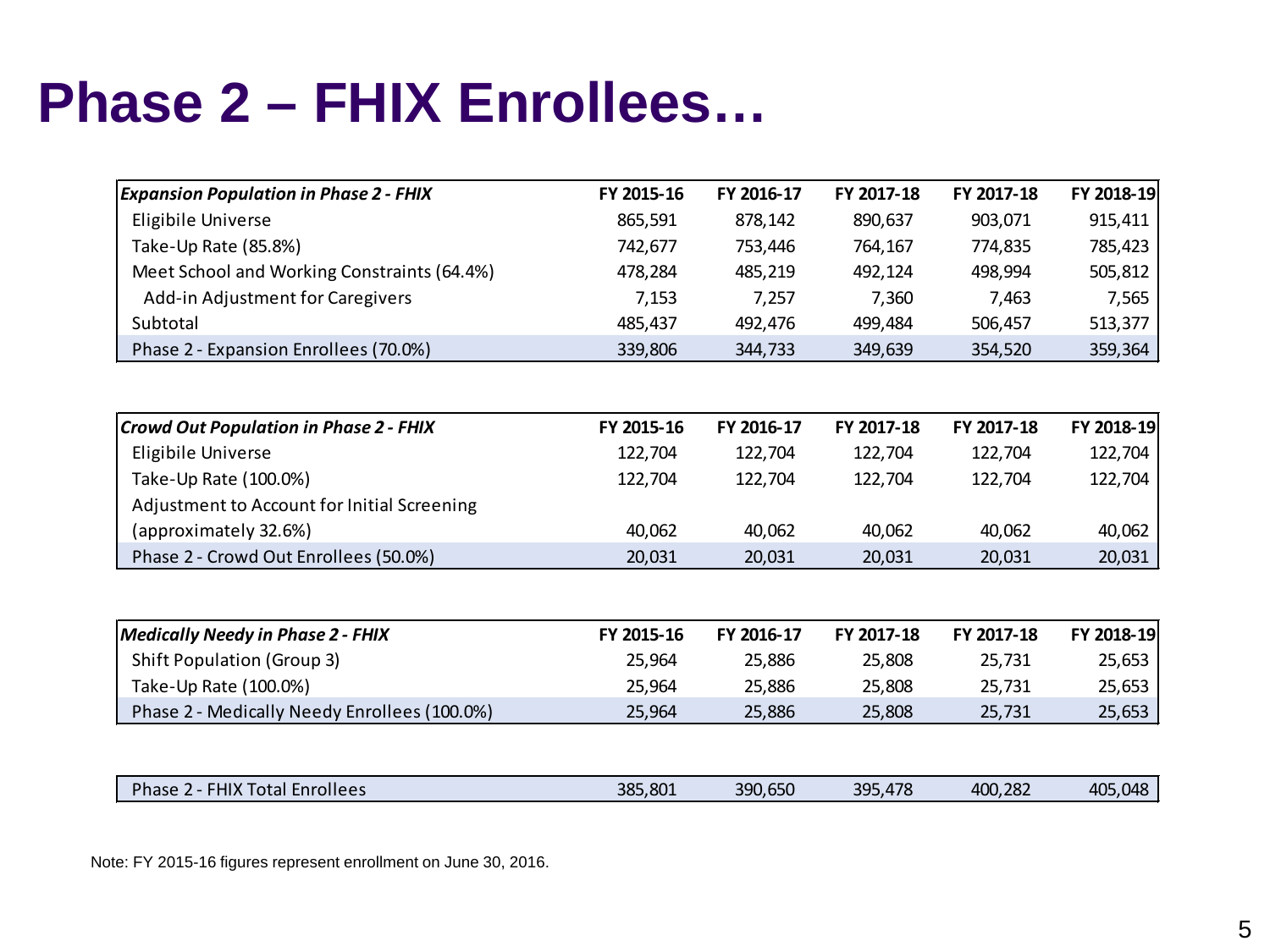### **Phase 1 & Phase 2 – FY 2015-16 Worksheet…**

| FY 2015-16 Expenditures                                                          |                 |               |               |               |               |               |               |                        |                        |                        |                        |               |               |
|----------------------------------------------------------------------------------|-----------------|---------------|---------------|---------------|---------------|---------------|---------------|------------------------|------------------------|------------------------|------------------------|---------------|---------------|
|                                                                                  | Total           | Jul           | Aug           | Sep           | Oct           | Nov           | Dec           | Jan                    | Feb                    | Mar                    | Apr                    | May           | Jun           |
| Phase 1 Expansion Enrollees <sup>1</sup>                                         | 742,677         | 371,339       | 495,366       | 619,393       | 742,677       | 742,677       | 742,677       | 495,143                | 247,609                | $\Omega$               |                        | $\Omega$      | $\Omega$      |
| Phase-in pattern                                                                 |                 | 50%           | 16.7%         | 16.7%         | 16.6%         | 0%            | 0%            |                        |                        |                        |                        |               |               |
| Phase-out pattern                                                                |                 |               |               |               |               |               |               | $-33.3%$               | $-33.3%$               | $-33.3%$               | 0%                     | 0%            | 0%            |
| Phase 1 Crowd out Enrollees <sup>2</sup>                                         |                 | $\Omega$      | $\Omega$      | $\Omega$      |               | o             | $\Omega$      | $\Omega$               | n                      | O                      |                        |               | $\mathbf{0}$  |
| Phase 1 Medically Needy Enrollees <sup>3</sup>                                   | 25,964          | 25,964        | 25,964        | 25,964        | 25,964        | 25,964        | 25,964        | 17,310                 | 8,656                  | O                      |                        |               |               |
| Phase-in pattern                                                                 |                 | 100.0%        | 0.0%          | 0.0%          | 0.0%          | 0%            | 0%            |                        |                        |                        |                        |               |               |
| Phase-out pattern                                                                |                 |               |               |               |               |               |               | $-33.3%$               | $-33.3%$               | $-33.3%$               | 0%                     | 0%            | 0%            |
|                                                                                  |                 |               |               |               |               |               |               |                        |                        |                        |                        |               |               |
| Monthly per capita Expansion and Crowd out                                       |                 | \$320.86      | \$320.86      | \$320.86      | \$320.86      | \$320.86      | \$320.86      | \$320.86               | \$320.86               |                        |                        |               |               |
| Monthly per capita Medically Needy                                               |                 | \$1,929.76    | \$1,929.76    | \$1,929.76    | \$1,929.76    | \$1,929.76    | \$1,929.76    | \$1,929.76             | \$1,929.76             |                        |                        |               |               |
|                                                                                  |                 |               |               |               |               |               |               |                        |                        |                        |                        |               |               |
| <b>Total Expenditures Phase 1 Expansion</b>                                      | \$1,430,038,245 | \$119,148,115 | \$158,943,513 | \$198,738,912 | \$238,295,910 | \$238,295,910 | \$238,295,910 | \$158,871,962          | \$79,448,013           | \$0                    | \$0                    | \$0           | \$0           |
| Total Expenditures Phase 1 Crowd out                                             | \$0             | \$0           | \$0           | \$0           | \$0           | \$0           | \$0           | \$0                    | \$0                    | \$0                    | \$0                    | \$0           | \$0           |
| Total Expenditures Phase 1 Medically Needy                                       | \$350,730,824   | \$50,103,688  | \$50,103,688  | \$50,103,688  | \$50,103,688  | \$50,103,688  | \$50,103,688  | \$33,404,129           | \$16,704,569           | \$0                    | \$0                    | \$0           | \$0           |
| <b>Total Expenditures Phase 1</b>                                                | \$1,780,769,069 | \$169,251,803 | \$209,047,201 | \$248,842,599 | \$288,399,598 | \$288,399,598 | \$288,399,598 | \$192,276,090          | \$96,152,582           | \$0                    | \$0                    | \$0           | \$0           |
|                                                                                  |                 |               |               |               |               |               |               |                        |                        |                        |                        |               |               |
| Phase 2 Expansion Enrollees <sup>1</sup>                                         | 339,806         |               |               |               |               |               |               | 113,257                | 226,514                | 339,806                | 339,806                | 339,806       | 339,806       |
| Phase-in pattern                                                                 |                 |               |               |               |               |               |               | 33.3%                  | 33.3%                  | 33.3%                  | 0%                     | 0%            | 0%            |
| Phase 2 Crowd out Enrollees'                                                     | 20,031          |               |               |               |               |               |               | 6,676                  | 13,352                 | 20,031                 | 20,031                 | 20,031        | 20,031        |
| Phase-in pattern                                                                 |                 |               |               |               |               |               |               | 33.3%                  | 33.3%                  | 33.3%                  | 0%                     | 0%            | 0%            |
| Phase 2 Medically Needy Enrollees <sup>1</sup>                                   | 25,964          |               |               |               |               |               |               | 8,654                  | 17,307                 | 25,964                 | 25,964                 | 25,964        | 25,964        |
| Phase-in pattern                                                                 |                 |               |               |               |               |               |               | 33.3%                  | 33.3%                  | 33.3%                  | 0%                     | 0%            | 0%            |
|                                                                                  |                 |               |               |               |               |               |               |                        |                        |                        |                        | \$320.86      | \$320.86      |
| Monthly per capita Expansion and Crowd out<br>Monthly per capita Medically Needy |                 |               |               |               |               |               |               | \$320.86<br>\$1,929.76 | \$320.86<br>\$1,929.76 | \$320.86<br>\$1,929.76 | \$320.86<br>\$1,929.76 | \$1,929.76    | \$1,929.76    |
|                                                                                  |                 |               |               |               |               |               |               |                        |                        |                        |                        |               |               |
| Total Expenditures Phase 2 Expansion                                             | \$545,140,835   | \$0           | \$0           | \$0           | \$0           | \$0           | \$0           | \$36,339,728           | \$72,679,455           | \$109,030,413          | \$109,030,413          | \$109,030,413 | \$109,030,413 |
| Total Expenditures Phase 2 Crowd out                                             | \$32,134,847    | \$O           | \$0           | \$0           | \$O           | \$0           | \$0           | \$2,142,066            | \$4,284,133            | \$6,427,162            | \$6,427,162            | \$6,427,162   | \$6,427,162   |
| Total Expenditures Phase 2 Medically Needy                                       | \$250,513,428   | \$0           | \$0           | \$0           | SO            | \$0           | \$0           | \$16,699,559           | \$33,399,118           | \$50,103,688           | \$50,103,688           | \$50,103,688  | \$50,103,688  |
| <b>Total Expenditures Phase 2</b>                                                | \$827,789,110   | \$O           | \$0           | \$0           | \$O           | \$0           | \$0           | \$55,181,353           | \$110,362,706          | \$165,561,263          | \$165,561,263          | \$165,561,263 | \$165,561,263 |
|                                                                                  |                 |               |               |               |               |               |               |                        |                        |                        |                        |               |               |
| <b>Expansion Enrollee Premium Revenue</b>                                        | \$28,422,827    | \$0           | \$0           | \$0           | \$0           | \$0           | \$0           | \$1,894,699            | \$3,789,398            | \$5,684,683            | \$5,684,683            | \$5,684,683   | \$5,684,683   |
| Crowd out Enrollee Premium Revenue                                               | \$1,494,588     | \$0           | \$0           | \$0           | \$0           | \$0           | \$0           | \$99,627               | \$199,255              | \$298,927              | \$298,927              | \$298,927     | \$298,927     |
| Medically Needy Enrollee Premium Revenue                                         | \$2,171,711     | \$0           | \$0           | \$0           | \$0           | \$0           | \$0           | \$144,769              | \$289,538              | \$434,351              | \$434,351              | \$434,351     | \$434,351     |
| <b>Total Enrollee Premium Revenue Phase 2</b>                                    | \$32,089,126    | \$O           | \$0           | \$O           | \$0           | \$0           | SO            | \$2,139,095            | \$4,278,191            | \$6,417,960            | \$6,417,960            | \$6,417,960   | \$6,417,960   |

Half of the Expansion enrollees enroll July 1, 2015; one-sixth enroll on the 1st of each of the subsequent 3 months. One-third of Expansion enrollees disenroll from Phase 1 in each of the first three months: January 1, Feb (46%) enroll in Phase 2 at that time. Those who do not meet the criteria (54%) cannot enter Phase 2 and may no longer be able to obtain insurance coverage through the Exchange.

<sup>2</sup>None of the Crowd out enrollees enroll in Phase 1. One-third of Crowd out enrollees enroll in Phase 2 in each of the first three months: January 1, February 1, and March 1, 2016.

<sup>3</sup>All of the current Medicaid Medically Needy who meet the simple Medicaid Expansion criteria are assumed to move from traditional Medicaid to FHIX Phase 1 on July 1, 2016. One-third of Medically Needy enrollees disenroll each one-third group that disenrolls, those who meet the FHIX criteria (100%) enroll in Phase 2 at that time.

Expenditures have to be calculated month-by-month to reflect movements into and out of Phase 1 and into Phase 2.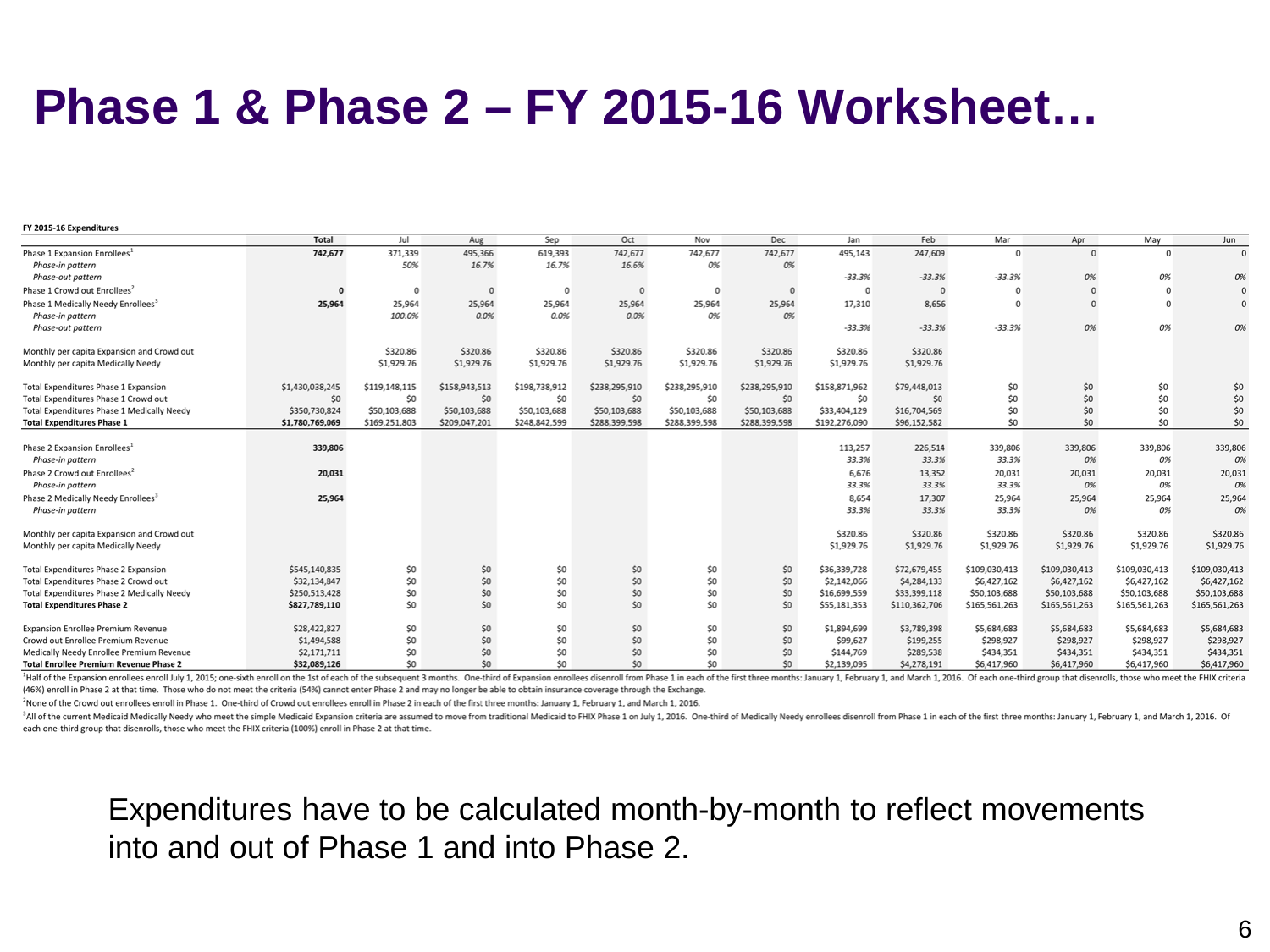### **Phase 1 & Phase 2 – Annual Expenditures…**

| Phase 1 and 2 - Annual Expenditures            | FY 2015-16      | FY 2016-17      | FY 2017-18      | FY 2018-19      | FY 2019-20      |
|------------------------------------------------|-----------------|-----------------|-----------------|-----------------|-----------------|
| <b>Expansion Enrollees</b>                     |                 |                 |                 |                 |                 |
| Total                                          | See FY 2015-16  | 344,733         | 349,639         | 354,520         | 359,364         |
| Per capita expenditures                        | Worksheet       | \$3,969.71      | \$4,081.43      | \$4,196.29      | \$4,314.39      |
| Expenditures                                   | \$1,975,179,080 | \$1,368,491,130 | \$1,427,027,454 | \$1,487,669,744 | \$1,550,435,449 |
| Per capita weighted annual premium             | \$200.75        | \$200.75        | \$200.75        | \$200.75        | \$200.75        |
| <b>Premium Revenue</b>                         | \$28,422,827    | \$69,205,288    | \$70,190,169    | \$71,170,032    | \$72,142,467    |
| Net Expenditures (Premium Revenue              |                 |                 |                 |                 |                 |
| subtracted)                                    | \$1,946,756,252 | \$1,299,285,842 | \$1,356,837,285 | \$1,416,499,712 | \$1,478,292,982 |
| Crowd out Enrollees                            |                 |                 |                 |                 |                 |
| Caseload                                       | See FY 2015-16  | 20,031          | 20,031          | 20,031          | 20,031          |
| Per capita expenditures                        | Worksheet       | \$3,969.71      | \$4,081.43      | \$4,196.29      | \$4,314.39      |
| Expenditures                                   | \$32,134,847    | \$79,517,324    | \$81,755,144    | \$84,055,942    | \$86,421,490    |
| Per capita weighted annual premium             | \$179.08        | \$179.08        | \$179.08        | \$179.08        | \$179.08        |
| Premium Revenue                                | \$1,494,588     | \$3,587,119     | \$3,587,119     | \$3,587,119     | \$3,587,119     |
| Net Expenditures (Premium Revenue              |                 |                 |                 |                 |                 |
| subtracted)                                    | \$30,640,259    | \$75,930,205    | \$78,168,025    | \$80,468,823    | \$82,834,371    |
| <b>Medically Needy Enrollees</b>               |                 |                 |                 |                 |                 |
| Total                                          | See FY 2015-16  | 25,886          | 25,808          | 25,731          | 25,653          |
| Per capita expenditures                        | Worksheet       | \$23,272.96     | \$23,389.32     | \$23,506.27     | \$23,623.80     |
| Expenditures                                   | \$601,244,252   | \$602,437,722   | \$603,633,560   | \$604,831,773   | \$606,032,364   |
| Per capita weighted annual premium             | \$200.75        | \$200.75        | \$200.75        | \$200.75        | \$200.75        |
| <b>Premium Revenue</b>                         | \$2,171,711     | \$5,196,573     | \$5,180,983     | \$5,165,440     | \$5,149,944     |
| Net Expenditures (Premium Revenue              |                 |                 |                 |                 |                 |
| subtracted)                                    | \$599,072,541   | \$597,241,149   | \$598,452,577   | \$599,666,333   | \$600,882,420   |
|                                                | See FY 2015-16  |                 |                 |                 |                 |
| <b>Total Enrollees</b>                         | Worksheet       | 390,650         | 395,478         | 400,282         | 405,048         |
| <b>Total Expenditures</b>                      | \$2,608,558,179 | \$2,050,446,176 | \$2,112,416,159 | \$2,176,557,459 | \$2,242,889,303 |
| <b>Total Enrollee Premium Revenue</b>          | \$32,089,126    | \$77,988,980    | \$78,958,272    | \$79,922,591    | \$80,879,530    |
| <b>Total Net Expenditures (Premium Revenue</b> |                 |                 |                 |                 |                 |
| subtracted)                                    | \$2,576,469,053 | \$1,972,457,196 | \$2,033,457,887 | \$2,096,634,868 | \$2,162,009,773 |
| <b>Expansion FMAP</b>                          | 100.00%         | 97.50%          | 94.50%          | 93.50%          | 91.50%          |
| <b>Federal Expenditures</b>                    | \$2,576,469,053 | \$1,923,145,766 | \$1,921,617,703 | \$1,960,353,601 | \$1,978,238,943 |
| <b>State Expenditures</b>                      | \$0             | \$49,311,430    | \$111,840,184   | \$136,281,266   | \$183,770,831   |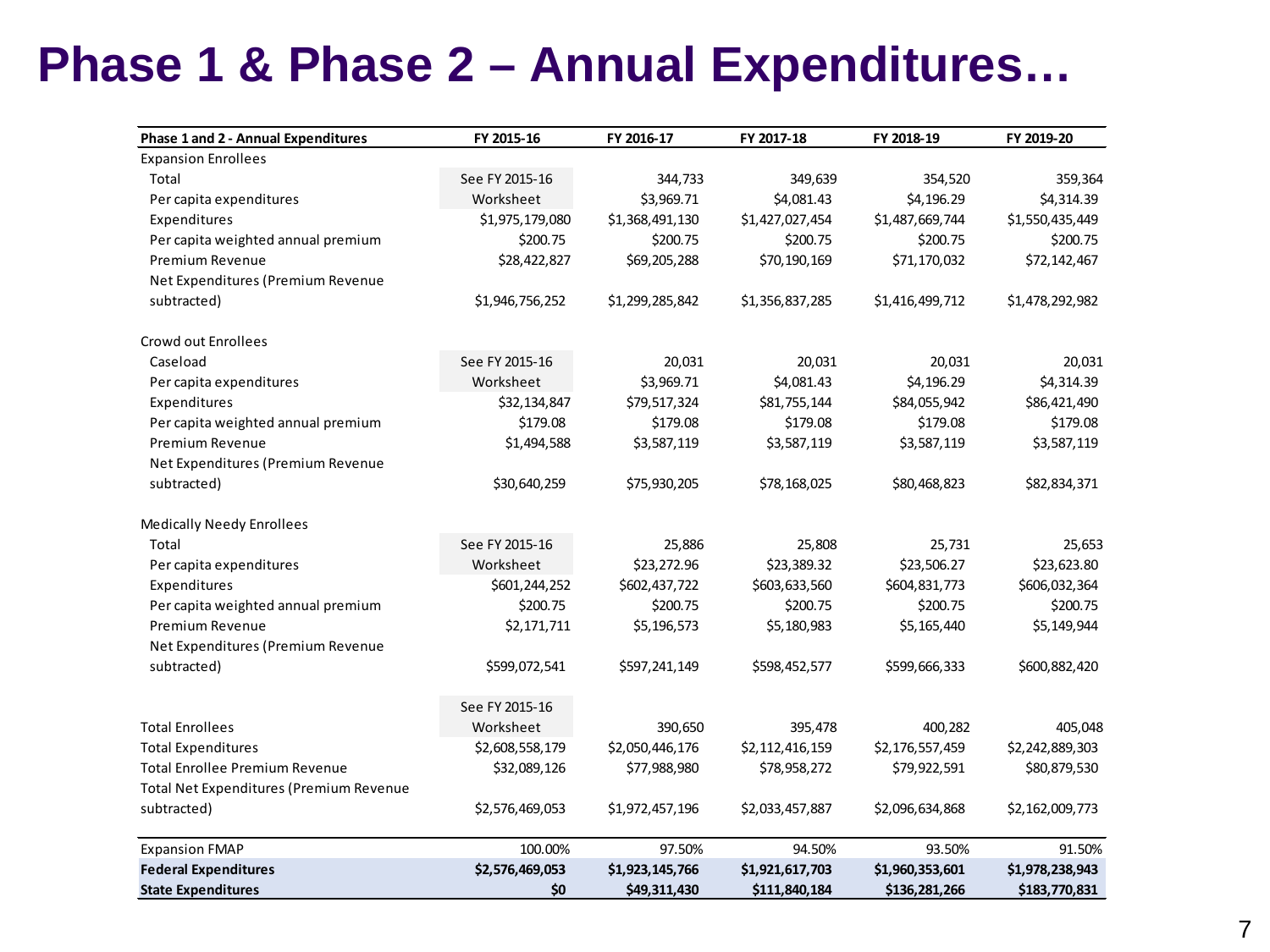# **Medically Needy Savings from Shift…**

| Non Pregnant adults 19-64 Below 133%               | FY 2014-15 | FY 2015-16       | FY 2016-17         | FY 2017-18      | FY 2018-19     | FY 2019-20         |
|----------------------------------------------------|------------|------------------|--------------------|-----------------|----------------|--------------------|
| Caseload Growth Rate for MN from SSEC <sup>1</sup> |            | $-0.67%$         | $-0.30%$           | $-0.30%$        | $-0.30%$       | $-0.30%$           |
| Non Pregnant adults 19-64 Caseload                 |            |                  |                    |                 |                |                    |
| <b>Below 133%</b>                                  | 26,139     | 25,964           | 25,886             | 25,808          | 25,731         | 25,653             |
|                                                    |            |                  |                    |                 |                |                    |
| Expenditures Growth Rate <sup>2</sup>              |            | 0.5%             | 0.5%               | 0.5%            | 0.5%           | 0.5%               |
| Non Pregnant adults 19-64 Per Capita               |            |                  |                    |                 |                |                    |
| Expenditures                                       |            |                  |                    |                 |                |                    |
| <b>Below 133%</b>                                  | \$23,042   | \$23,157         | \$23,273           | \$23,389        | \$23,506       | \$23,624           |
| Non Pregnant adults 19-64 Below 133%               |            |                  |                    |                 |                |                    |
| Total Expenditures <sup>3</sup>                    |            | \$601,244,252    | \$602,437,722      | \$603,633,560   | \$604,831,773  | \$606,032,364      |
| <b>Medically Needy FMAP</b>                        |            | 60.51%           | 61.17%             | 61.33%          | 61.50%         | 61.74%             |
| Federal Expenditures w/o SB 2512                   |            | \$363,812,897    | \$368,511,154      | \$370,208,463   | \$371,971,540  | \$374,164,382      |
| State Expenditures w/o SB 2512 <sup>4</sup>        |            | \$237,431,355    | \$233,926,568      | \$233,425,097   | \$232,860,233  | \$231,867,982      |
| <b>Expansion FMAP</b>                              |            | 100.00%          | 97.50%             | 94.50%          | 93.50%         | 91.50%             |
| Medically Needy Enrollees FHIX Net                 |            |                  |                    |                 |                |                    |
| Expenditures (lower due to FHIX premium            |            |                  |                    |                 |                |                    |
| revenue)                                           |            | \$599,072,541    | \$597,241,149      | \$598,452,577   | \$599,666,333  | \$600,882,420      |
| Federal Expenditures under SB 2512                 |            | \$599,072,541    | \$582,310,120      | \$565,537,686   | \$560,688,021  | \$549,807,415      |
| State Expenditures under SB 2512 <sup>4</sup>      |            | \$0              | \$14,931,029       | \$32,914,892    | \$38,978,312   | \$51,075,006       |
| <b>State Impact - Medically Needy Non</b>          |            |                  |                    |                 |                |                    |
| Pregnant adults 19-64 Under 133%                   |            | ( \$237,431,355) | ( \$218, 995, 539) | (\$200,510,206) | (5193,881,921) | ( \$180, 792, 976) |

Note: The 25,964 below 133% move to Phase 1 on July 1, 2015 (Phase 1 and 2 net expenditures computed on Annual Expenditures table).

Footnotes:

 $^{1}$ Last two years Caseload Growth Rate held at FY 2017-18 rate

<sup>2</sup>SSEC growth rate of Hospital Inpatient Services unit cost, which is the largest expenditure category for Medically Needy, of 0.5% annually

 $3$ Total Expenditure lines computed as under current law

4 State Expenditures include GR, GDTF, and PMATF

Positive Total = Additional Cost; Negative Total = Savings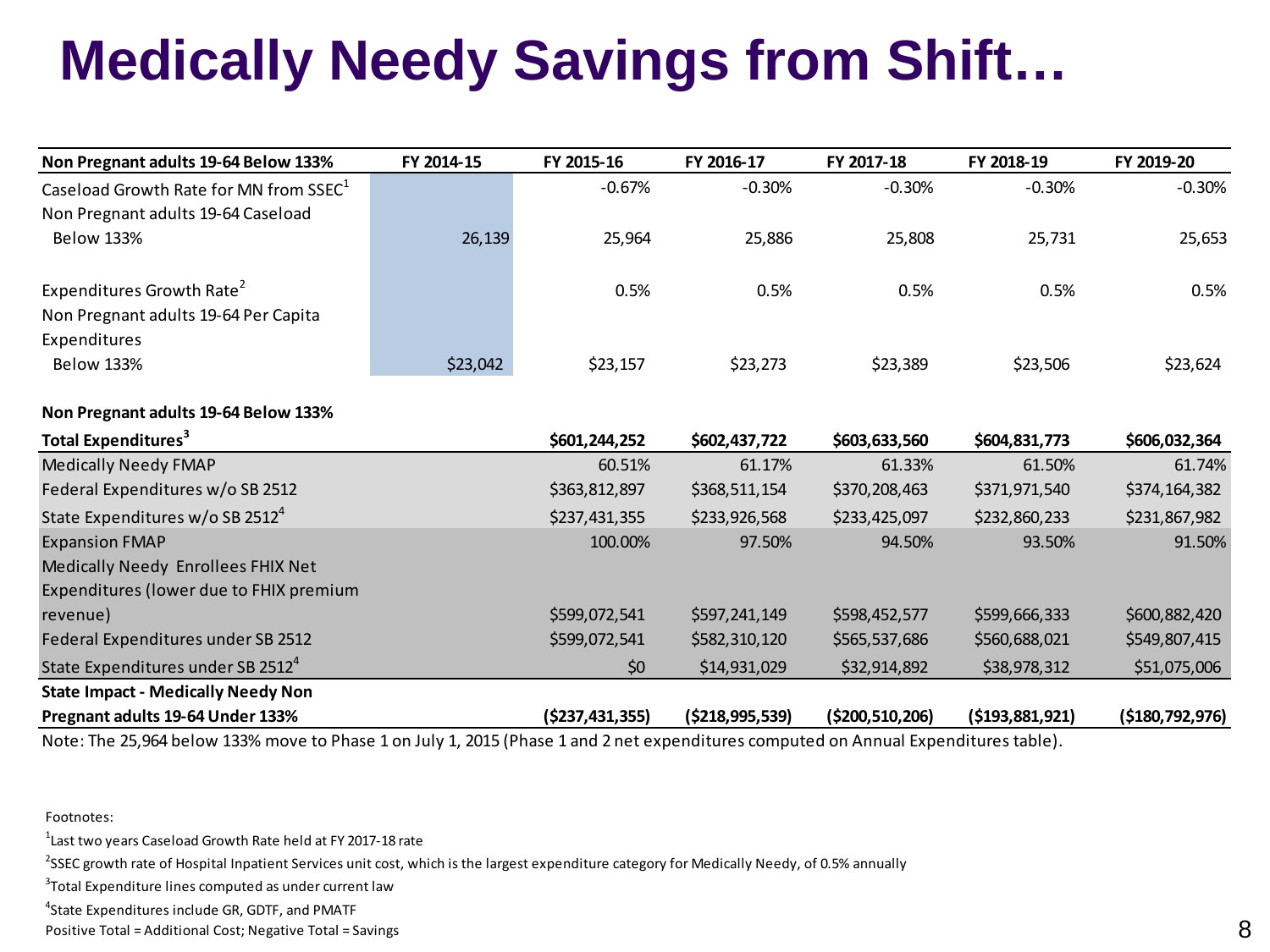### **Medically Needy Savings from Population Reduction… Non Pregnant adults Above 133% and Seniors at all income levels**

| Non Pregnant adults 19-64 Above 133%               | FY 2014-15 | FY 2015-16      | FY 2016-17      | FY 2017-18      | FY 2018-19      | FY 2019-20      |
|----------------------------------------------------|------------|-----------------|-----------------|-----------------|-----------------|-----------------|
| Caseload Growth Rate for MN from SSEC <sup>1</sup> |            | $-0.67%$        | $-0.30%$        | $-0.30%$        | $-0.30%$        | $-0.30%$        |
| Non Pregnant adults 19-64 Caseload                 |            |                 |                 |                 |                 |                 |
| 133-400%                                           | 3,134      | 3,113           | 3,104           | 3,094           | 3,085           | 3,076           |
| Over 400%                                          | 100        | 99              | 99              | 99              | 98              | 98              |
| Expenditures Growth Rate <sup>2</sup>              |            | 0.5%            | 0.5%            | 0.5%            | 0.5%            | 0.5%            |
| Non Pregnant adults 19-64 Per Capita               |            |                 |                 |                 |                 |                 |
| Expenditures                                       |            |                 |                 |                 |                 |                 |
| 133-400%                                           | \$23,042   | \$23,158        | \$23,273        | \$23,390        | \$23,507        | \$23,624        |
| Over 400%                                          | \$23,051   | \$23,166        | \$23,282        | \$23,398        | \$23,515        | \$23,633        |
| Non Pregnant adults 19-64 Above 133%               |            |                 |                 |                 |                 |                 |
| Total Expenditures <sup>3</sup>                    |            | \$74,390,916.13 | \$74,538,582.10 | \$74,686,541.19 | \$74,834,793.97 | \$74,983,341.04 |
| Medically Needy FMAP                               |            | 60.51%          | 61.17%          | 61.33%          | 61.50%          | 61.74%          |
| Federal Expenditures w/o SB 2512                   |            | \$45,013,943    | \$45,595,251    | \$45,805,256    | \$46,023,398    | \$46,294,715    |
| State Expenditures w/o SB 2512 <sup>4</sup>        |            | \$29,376,973    | \$28,943,331    | \$28,881,285    | \$28,811,396    | \$28,688,626    |
| Federal Expenditures under SB 2512                 |            | \$11,253,486    | \$0             | \$0             | \$0             | \$0             |
| State Expenditures under SB 2512 <sup>4</sup>      |            | \$7,344,243     | \$0             | \$0             | \$0             | \$0             |
| SB 2512 State Impact - Medically Needy             |            |                 |                 |                 |                 |                 |
| Non Pregnant adults 19-64 Above 133%               |            | (\$22,032,730)  | (\$28,943,331)  | (528, 881, 285) | (\$28,811,396)  | (528, 688, 626) |

Note: Under SB 2512, the 133-400% and Over 400% groups are in Medicaid until the Medically Needy program ends for all except children and pregnant women on October 1, 2015.

| Adults 65+ - All Income Levels                     | FY 2014-15 | FY 2015-16       | FY 2016-17        | FY 2017-18      | FY 2018-19      | FY 2019-20        |
|----------------------------------------------------|------------|------------------|-------------------|-----------------|-----------------|-------------------|
| Caseload Growth Rate for MN from SSEC <sup>1</sup> |            | $-0.67%$         | $-0.30%$          | $-0.30%$        | $-0.30%$        | $-0.30%$          |
| Adults 65+ Caseload                                |            |                  |                   |                 |                 |                   |
| <b>Below 133%</b>                                  | 1,576      | 1,565            | 1,561             | 1,556           | 1,551           | 1,547             |
| 133-400%                                           | 334        | 332              | 331               | 330             | 329             | 328               |
| Over 400%                                          |            | 5                | 5                 | 5               | 5               | 5                 |
| Expenditures Growth Rate <sup>2</sup>              |            | 0.5%             | 0.5%              | 0.5%            | 0.5%            | 0.5%              |
| Adults 65+ Per Capita Expenditures                 |            |                  |                   |                 |                 |                   |
| <b>Below 133%</b>                                  | \$20,487   | \$20,589         | \$20,692          | \$20,796        | \$20,900        | \$21,004          |
| 133-400%                                           | \$20,504   | \$20,606         | \$20,709          | \$20,813        | \$20,917        | \$21,022          |
| Over 400%                                          | \$20,818   | \$20,922         | \$21,026          | \$21,131        | \$21,237        | \$21,343          |
| Adults 65+ Total Expenditures <sup>3</sup>         |            | \$39,171,935     | \$39,249,691      | \$39,327,602    | \$39,405,667    | \$39,483,887      |
| Medically Needy FMAP                               |            | 60.51%           | 61.17%            | 61.33%          | 61.50%          | 61.74%            |
| Federal Expenditures w/o SB 2512                   |            | \$23,702,938     | \$24,009,036      | \$24,119,618    | \$24,234,485    | \$24,377,352      |
| State Expenditures w/o SB 2512 <sup>4</sup>        |            | \$15,468,997     | \$15,240,655      | \$15,207,984    | \$15,171,182    | \$15,106,535      |
| Federal Expenditures under SB 2512                 |            | \$5,925,734      | \$0               | \$0             | \$0             | \$0               |
| State Expenditures under SB 2512 <sup>4</sup>      |            | \$3,867,249      | \$0               | \$0             | \$0             | \$0               |
| SB 2512 State Impact - Medically Needy             |            |                  |                   |                 |                 |                   |
| Adults 65+                                         |            | ( \$11,601,748 ) | ( \$15, 240, 655) | ( \$15,207,984) | (515, 171, 182) | ( \$15, 106, 535) |

Note: Under SB 2512, individuals 65+ are in Medicaid until the Medically Needy program ends for all except children and pregnant women on October 1, 2015.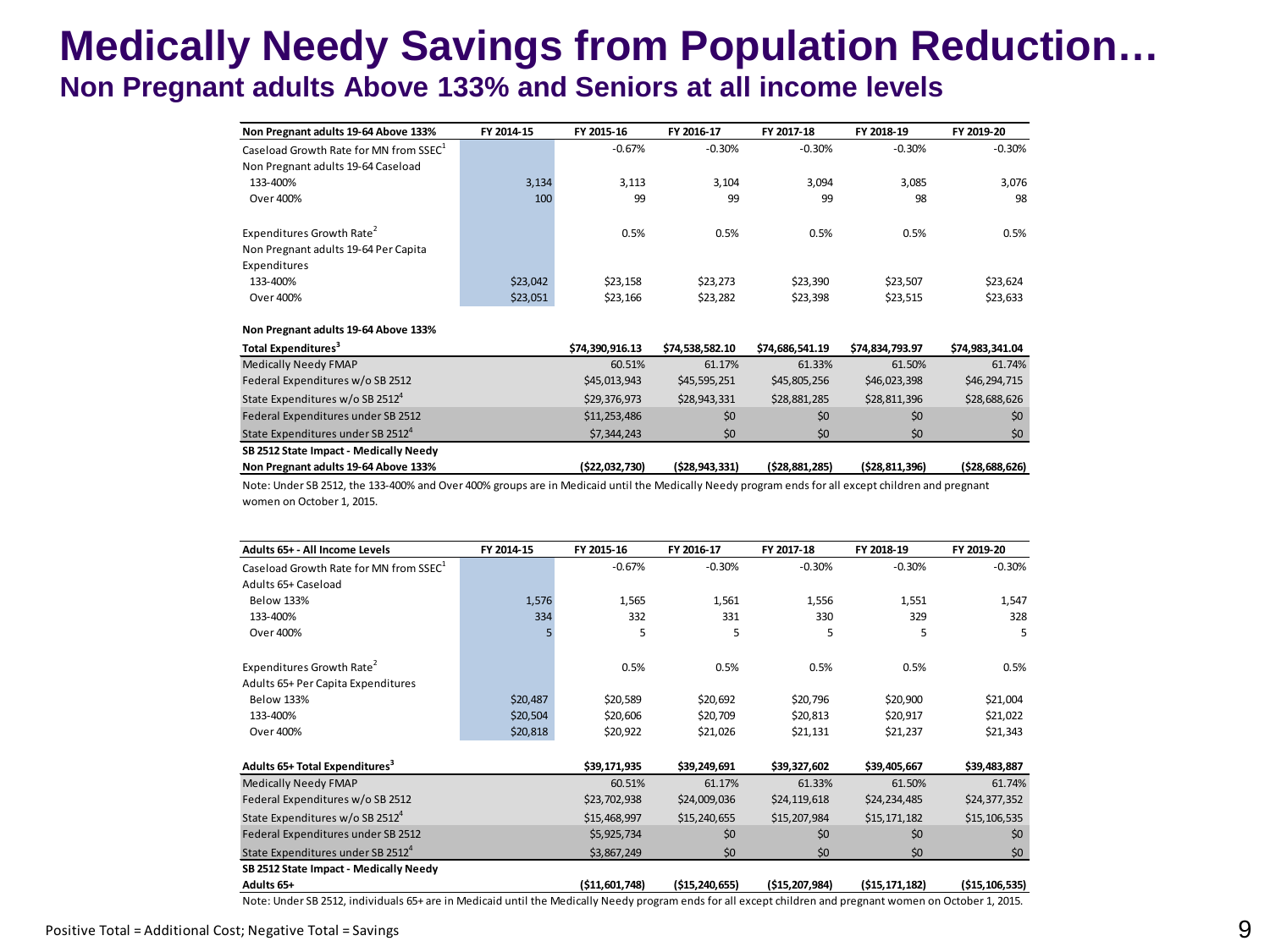### **Medically Needy Savings from Final Program Sunset…**

#### **Children and Pregnant Women**

| <b>Children and Pregnant Women</b>                 | FY 2014-15 | FY 2015-16   | FY 2016-17   | FY 2017-18   | FY 2018-19   | FY 2019-20     |
|----------------------------------------------------|------------|--------------|--------------|--------------|--------------|----------------|
| Caseload Growth Rate for MN from SSEC <sup>1</sup> |            | $-0.67%$     | $-0.30%$     | $-0.30%$     | $-0.30%$     | $-0.30%$       |
| Children Caseload                                  |            |              |              |              |              |                |
| <b>Below 133%</b>                                  | $\Omega$   | 0            | 0            | 0            | 0            | $\Omega$       |
| 133-400%                                           | 839        | 833          | 831          | 828          | 826          | 823            |
| Over 400%                                          |            | 4            | 4            | 4            | 4            | 4              |
| Pregnant Women Caseload                            |            |              |              |              |              |                |
| <b>Below 133%</b>                                  | $\Omega$   | 0            | 0            | 0            | $\mathbf{0}$ | 0              |
| 133-400%                                           | 100        | 99           | 99           | 99           | 98           | 98             |
| Over 400%                                          | $\Omega$   | 0            | 0            | 0            | 0            | 0              |
| Expenditures Growth Rate <sup>2</sup>              |            | 0.5%         | 0.5%         | 0.5%         | 0.5%         | 0.5%           |
| Children Per Capita Expenditures                   |            |              |              |              |              |                |
| <b>Below 133%</b>                                  | \$11,514   | \$11,571     | \$11,629     | \$11,687     | \$11,746     | \$11,804       |
| 133-400%                                           | \$11,518   | \$11,575     | \$11,633     | \$11,691     | \$11,750     | \$11,809       |
| Over 400%                                          | \$11,664   | \$11,723     | \$11,781     | \$11,840     | \$11,899     | \$11,959       |
| Pregnant Women Per Capita Expenditures             |            |              |              |              |              |                |
| <b>Below 133%</b>                                  | \$15,668   | \$15,746     | \$15,825     | \$15,904     | \$15,983     | \$16,063       |
| 133-400%                                           | \$15,926   | \$16,006     | \$16,086     | \$16,166     | \$16,247     | \$16,328       |
| Over 400%                                          | \$0        | \$0          | \$0          | \$0          | \$0          | \$0            |
| <b>Children and Pregnant Women Total</b>           |            |              |              |              |              |                |
| Expenditures <sup>3</sup>                          |            | \$11,283,106 | \$11,305,503 | \$11,327,944 | \$11,350,430 | \$11,372,961   |
| <b>Medically Needy FMAP</b>                        |            | 60.51%       | 61.17%       | 61.33%       | 61.50%       | 61.74%         |
| Federal Expenditures w/o SB 2512                   |            | \$6,827,407  | \$6,915,576  | \$6,947,428  | \$6,980,514  | \$7,021,666    |
| State Expenditures w/o SB 2512 <sup>4</sup>        |            | \$4,455,699  | \$4,389,927  | \$4,380,516  | \$4,369,916  | \$4,351,295    |
| Federal Expenditures under SB 2512                 |            | \$6,827,407  | \$6,915,576  | \$6,947,428  | \$6,980,514  | \$1,755,417    |
| State Expenditures under SB 2512 <sup>4</sup>      |            | \$4,455,699  | \$4,389,927  | \$4,380,516  | \$4,369,916  | \$1,087,824    |
| SB 2512 State Impact - Medically Needy             |            |              |              |              |              |                |
| <b>Children and Pregnant Women</b>                 |            | \$0          | \$0          | \$0          | \$0          | ( \$3,263,471) |

Note: Under SB 2512, children and pregnant women remain covered by Medicaid until the Medically Needy program ends on October 1, 2019.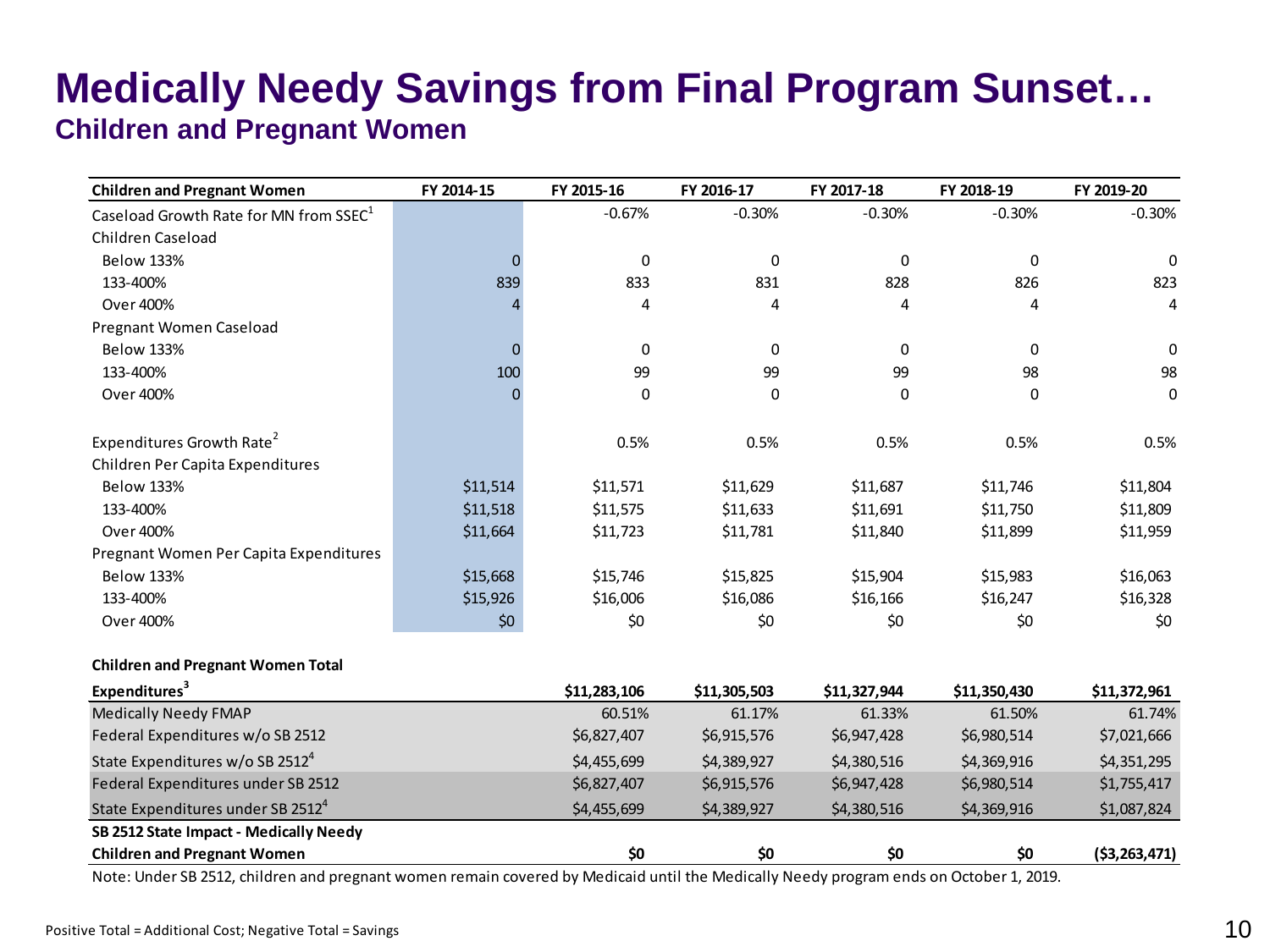## **Medically Needy Total Savings…**

| <b>Total State Impact</b>                       | FY 2014-15 | FY 2015-16       | FY 2016-17         | FY 2017-18         | FY 2018-19         | FY 2019-20         |
|-------------------------------------------------|------------|------------------|--------------------|--------------------|--------------------|--------------------|
| Medically Needy Total Expenditures <sup>3</sup> |            | \$651,699,292    | \$652,992,915      | \$654,289,106      | \$655,587,870      | \$656,889,212      |
| <b>Medically Needy FMAP</b>                     |            | 60.51%           | 61.17%             | 61.33%             | 61.50%             | 61.74%             |
| Federal Expenditures w/o SB 2512                |            | \$439,357,185    | \$445,031,017      | \$447,080,765      | \$449,209,937      | \$451,858,115      |
| State Expenditures w/o SB 2512 <sup>4</sup>     |            | \$286,733,023    | \$282,500,480      | \$281,894,882      | \$281,212,727      | \$280,014,438      |
| Federal Expenditures under SB 2512              |            | \$623,079,168    | \$589,225,696      | \$572,485,114      | \$567,668,535      | \$551,562,831      |
| State Expenditures under SB 2512 <sup>4</sup>   |            | \$15,667,191     | \$19,320,955       | \$37,295,408       | \$43,348,228       | \$52,162,829       |
| SB 2512 State Impact - Medically Needy          |            | ( \$271,065,833) | ( \$263, 179, 525) | ( \$244, 599, 475) | ( \$237, 864, 499) | ( \$227, 851, 609) |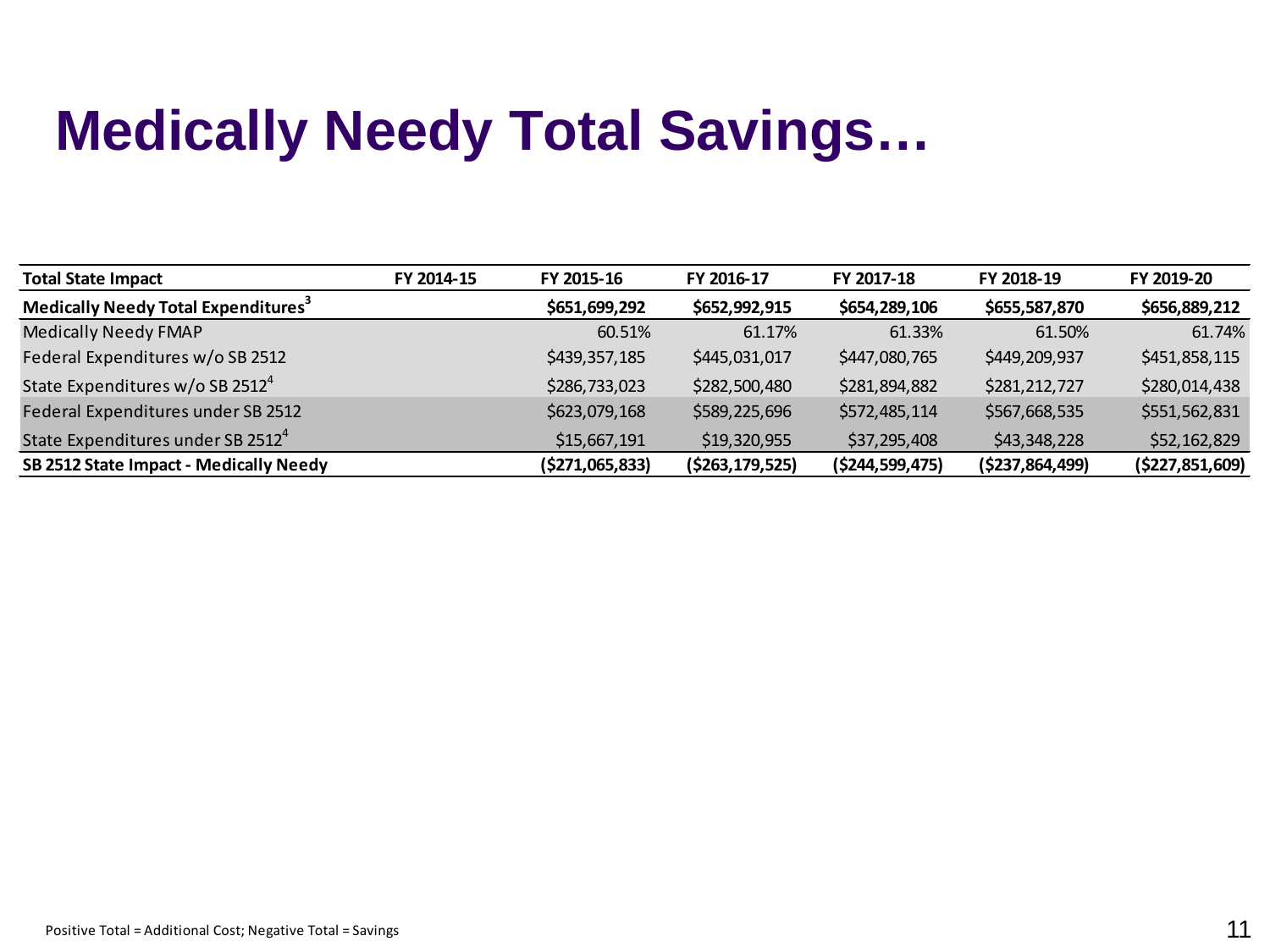### **Phase 1 & Phase 2 – Medicaid Coverage…**

| <b>Phase 1 and 2 Medicaid Coverage Summary</b> | FY 2015-16  | FY 2016-17 | FY 2017-18 | FY 2018-19 | FY 2019-20  |
|------------------------------------------------|-------------|------------|------------|------------|-------------|
| <b>Medicaid Expansion Population</b>           | 742,677     | 753,446    | 764,167    | 774,835    | 785,423     |
| FHIX Phase 1 Enrolled                          | 742,677     |            |            |            |             |
| <b>FHIX Phase 2 Enrolled</b>                   | 339,806     | 344,733    | 349,639    | 354,520    | 359,364     |
| FHIX Phase 2 Disenrolled/Not Enrolled          | 402,871     | 408,713    | 414,528    | 420,315    | 426,059     |
| <b>Percent of Population Not Enrolled</b>      | 54.2%       | 54.2%      | 54.2%      | 54.2%      | 54.2%       |
| Crowd out Population                           | 20,031      | 20,031     | 20,031     | 20,031     | 20,031      |
| FHIX Phase 1 Enrolled                          | $\mathbf 0$ |            |            |            |             |
| FHIX Phase 2 Enrolled                          | 20,031      | 20,031     | 20,031     | 20,031     | 20,031      |
| FHIX Phase 2 Disenrolled/Not Enrolled          | 0           | 0          | 0          | 0          | 0           |
| <b>Percent of Population Not Enrolled</b>      | 0.0%        | 0.0%       | 0.0%       | 0.0%       | 0.0%        |
| Medically Needy Shift                          | 25,964      | 25,886     | 25,808     | 25,731     | 25,653      |
| <b>FHIX Phase 1 Enrolled</b>                   | 25,964      |            |            |            |             |
| FHIX Phase 2 Enrolled                          | 25,964      | 25,886     | 25,808     | 25,731     | 25,653      |
| FHIX Phase 2 Disenrolled/Not Enrolled          | 0           | 0          | 0          | 0          | 0           |
| <b>Percent of Population Not Enrolled</b>      | $0.0\%$     | 0.0%       | 0.0%       | 0.0%       | 0.0%        |
| Medically Needy Children and Pregnant          |             |            |            |            |             |
| <b>Women Population</b>                        | 937         | 934        | 931        | 928        | 925         |
| Medically Needy Medicaid Enrolled              | 937         | 934        | 931        | 928        | $\Omega$    |
| Medically Needy Medicaid Disenrolled/Not       |             |            |            |            |             |
| Enrolled <sup>1</sup>                          | $\mathbf 0$ | $\Omega$   | $\Omega$   | $\Omega$   | 925         |
| <b>Percent of Population Not Enrolled</b>      | 0.0%        | 0.0%       | 0.0%       | 0.0%       | 100.0%      |
| Medically Needy Non Pregnant Adults 19-64      |             |            |            |            |             |
| above 133%                                     | 3,212       | 3,203      | 3,193      | 3,184      | 3,174       |
| Medically Needy Medicaid Enrolled              | $\mathbf 0$ | 0          | 0          | $\Omega$   | 0           |
| Medically Needy Medicaid Disenrolled/Not       |             |            |            |            |             |
| Enrolled                                       | 3,212       | 3,203      | 3,193      | 3,184      | 3,174       |
| <b>Percent of Population Not Enrolled</b>      | 100.0%      | 100.0%     | 100.0%     | 100.0%     | 100.0%      |
| Medically Needy Adults 65+ All Income Levels   | 1,902       | 1,896      | 1,891      | 1,885      | 1,879       |
| Medically Needy Medicaid Enrolled              | 0           | 0          | 0          | 0          | $\mathbf 0$ |
| Medically Needy Medicaid Disenrolled/Not       |             |            |            |            |             |
| Enrolled                                       | 1,902       | 1,896      | 1,891      | 1,885      | 1,879       |
| <b>Percent of Population Not Enrolled</b>      | 100.0%      | 100.0%     | 100.0%     | 100.0%     | 100.0%      |
| Total all groups                               | 794,723     | 805,396    | 816,021    | 826,594    | 837,086     |
| <b>Total Enrolled</b>                          | 386,737     | 391,584    | 396,409    | 401,210    | 405,048     |
| <b>Total Disenrolled/Not Enrolled</b>          | 407,986     | 413,812    | 419,612    | 425,384    | 432,038     |
| <b>Percent of Population Not Enrolled</b>      | 51.3%       | 51.4%      | 51.4%      | 51.5%      | 51.6%       |

1 Children and pregnant women are disenrolled from the Medically Needy program when it ends on October 1, 2019.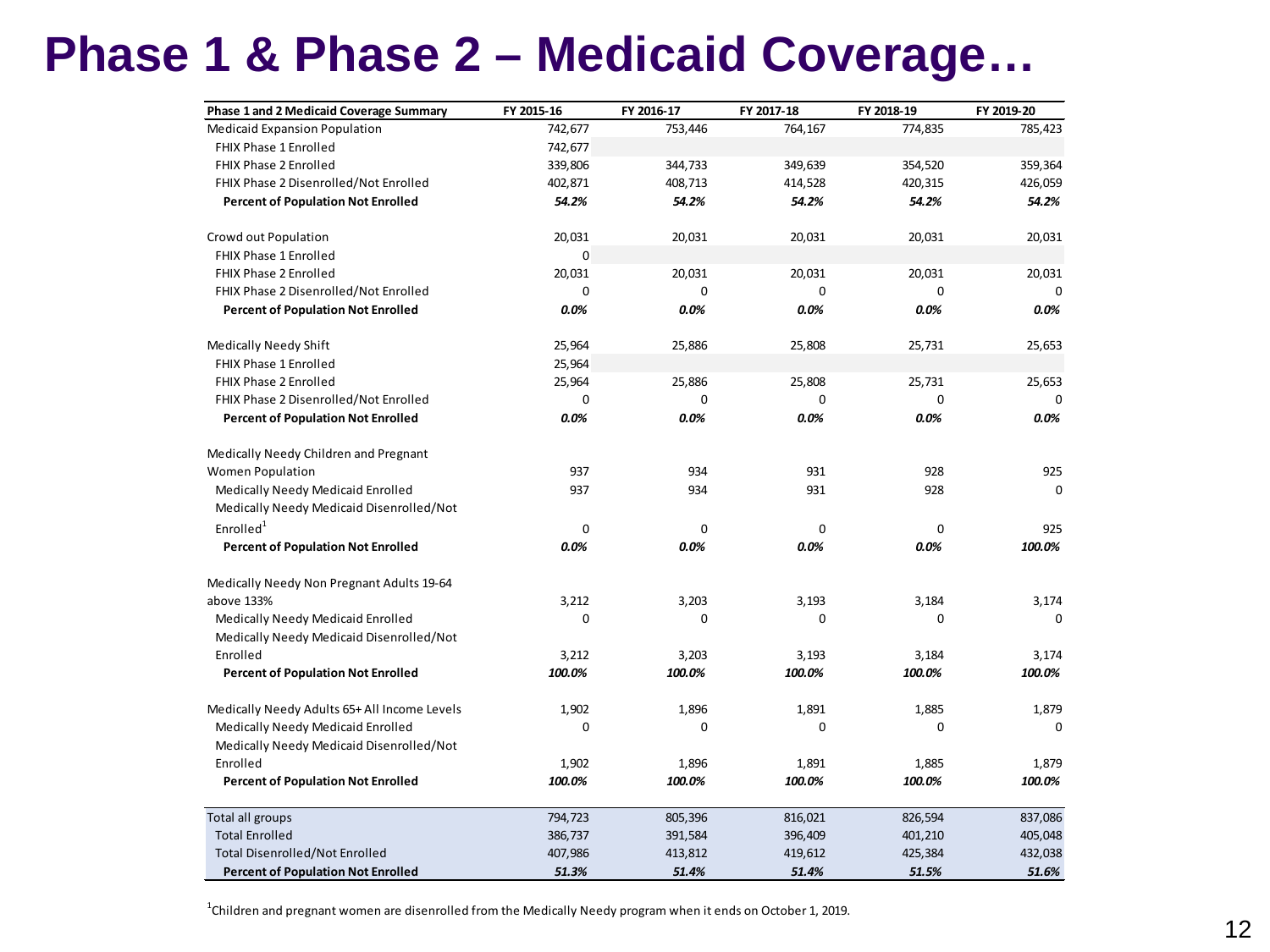### **Disenrollees and the Exchange…**

- Subsidies (health insurance premium tax credits) are only available to persons between 100% to 400% FPL selecting insurance coverage through the Exchange.
- **•** Florida's Medicaid Expansion base population has 70.2% who are not eligible for subsidies today, and the remaining 29.8% are eligible for subsidies.
- EDR assumes that the disenrolled population would mirror Florida's Medicaid Expansion base population and therefore at least 70.2% would continue to be ineligible for subsidies on the Exchange.
- It is currently unknown whether the remaining 29.8% that are between 100% and 133% FPL would be allowed to receive subsidies for private insurance coverage purchased on the Exchange.

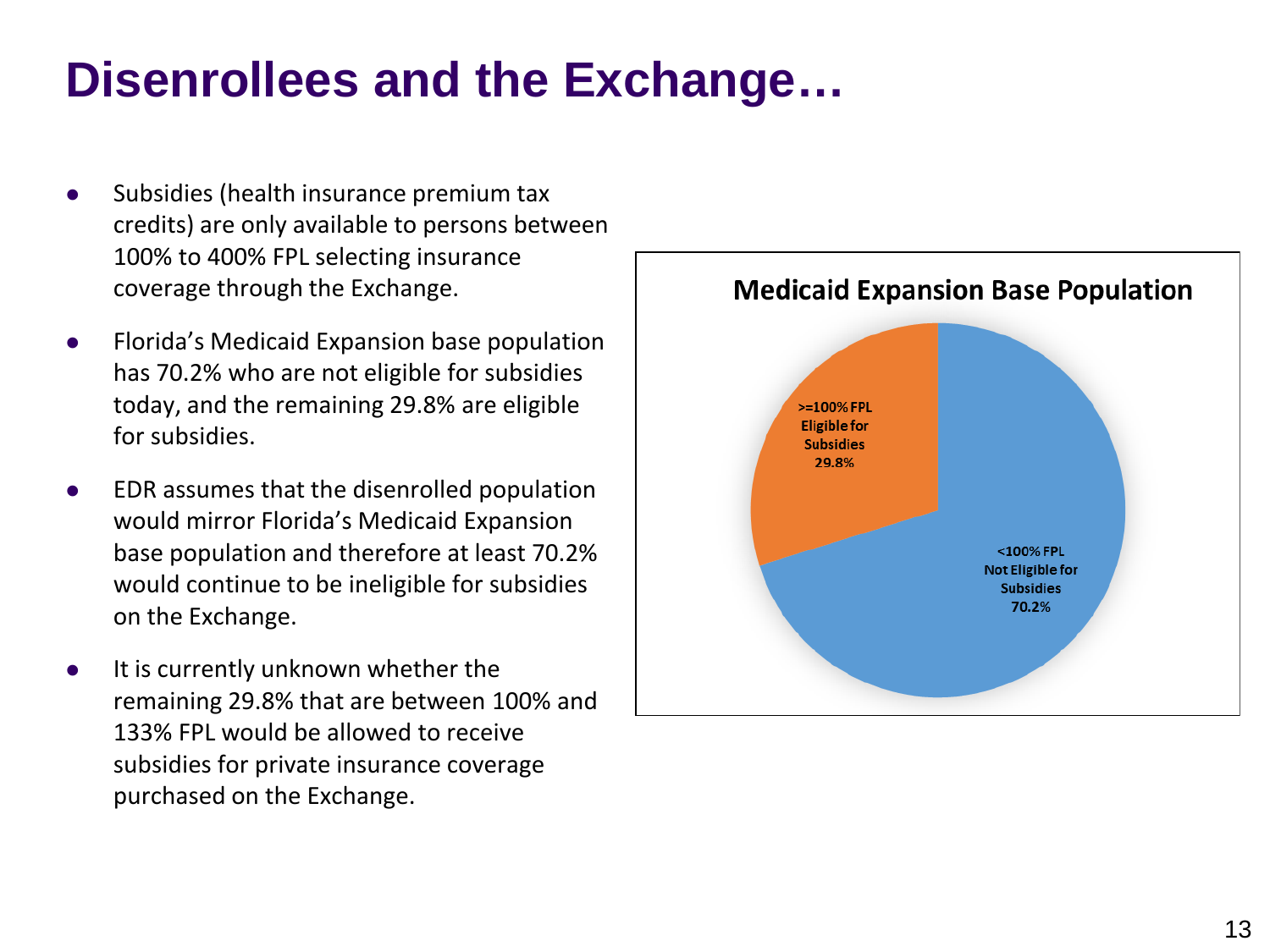### **Insurance Premium Tax: Crowd Out Adjustment...**

- 40,062 persons currently have private individual insurance and would qualify for FHIX.
- This analysis assumes that 20,031 would forgo private insurance for FHIX, removing them from the current pool of privately insured.
- In Phase 2, the premiums and tax collections from the underlying Insurance Premium Tax forecast associated with the 20,031 would be removed.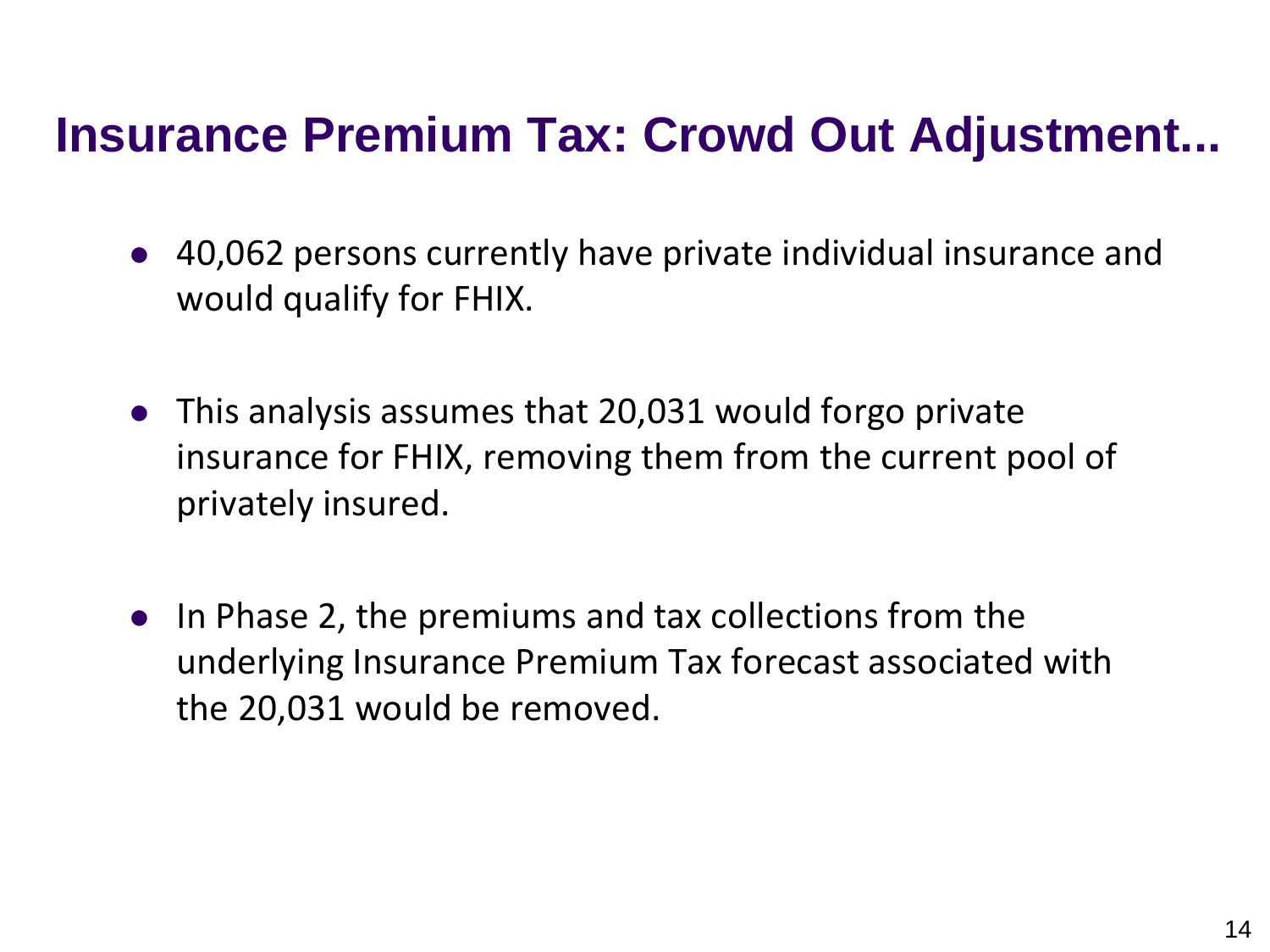## **Insurance Premium Tax: ACA Induced...**

- The current revenue forecast assumes 1.44 million individuals are induced by the Affordable Care Act to obtain private insurance that is subject to the Insurance Premium Tax in the 2015 calendar year.
- This analysis assumes that 234,284 of the 1.44 million individuals would qualify for and move to Medicaid under Phase 1 - Simple Expansion in lieu of seeking private insurance. This number grows and is included within the uninsured presenters.
- The premiums and tax collections from the underlying Insurance Premium Tax forecast associated with these individuals are removed during the entire forecast.
- Some of the Phase 1 participants would be disenrolled during the transition to Phase 2; however, their remaining insurance options are unclear and the disenrollee feedback to the Insurance Premium Tax forecast is indeterminate.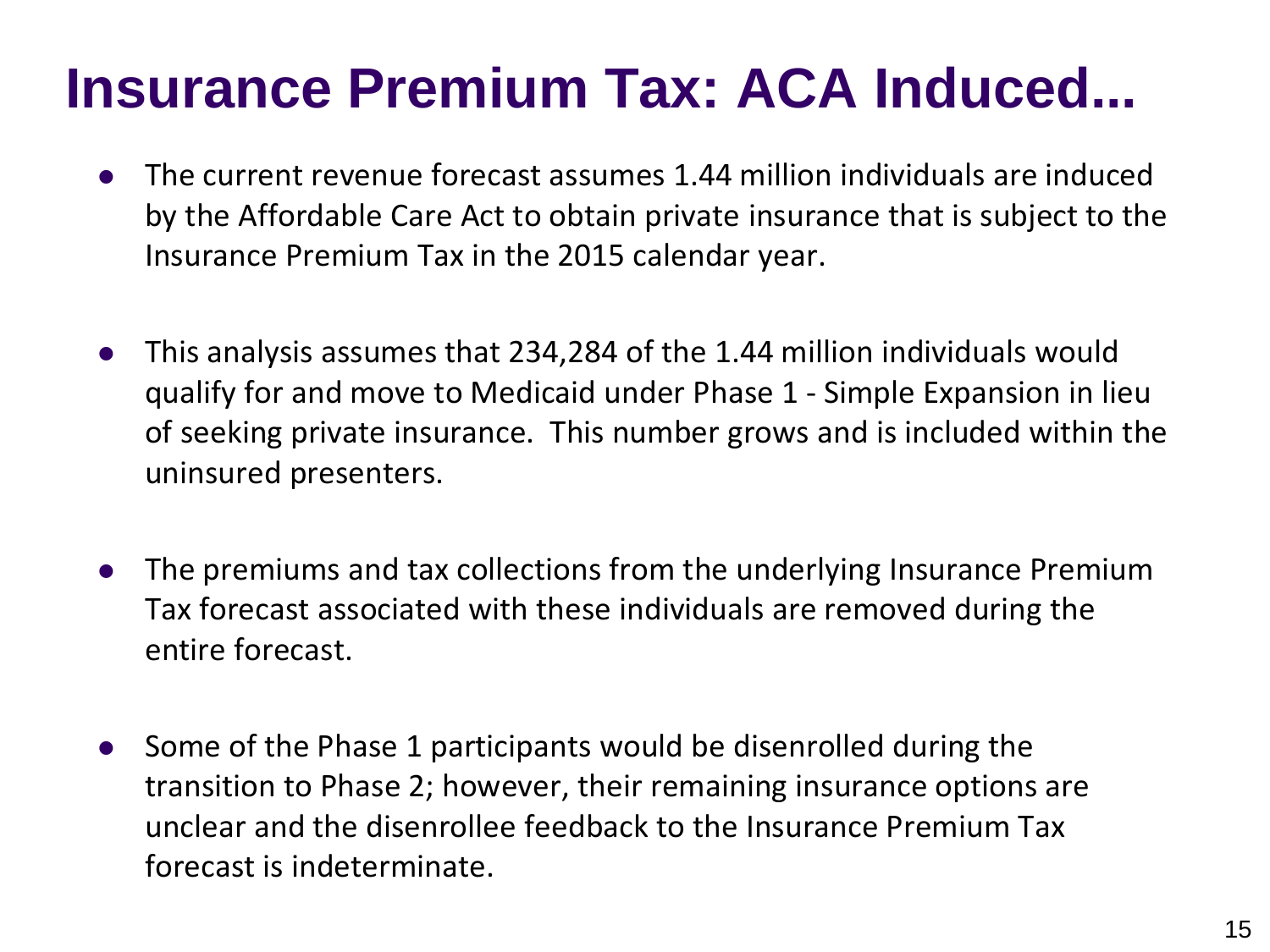### **Insurance Premium Tax: FHIX Plan Selections...**

- The ultimate mix of insurance offerings on FHIX are currently unknown.
- Among other options, FHIX can offer "...a managed care plan contracted with the Agency for Health Care Administration under the managed medical assistance program under part IV of Chapter 409." Today, these plans (Medicaid MMA) are not subject to the Insurance Premium Tax. The Insurance Premium Tax status of **Medicaid MMA** *through FHIX* is unclear.
- For these reasons, the impact of FHIX selections on Insurance Premium Tax collections is indeterminate.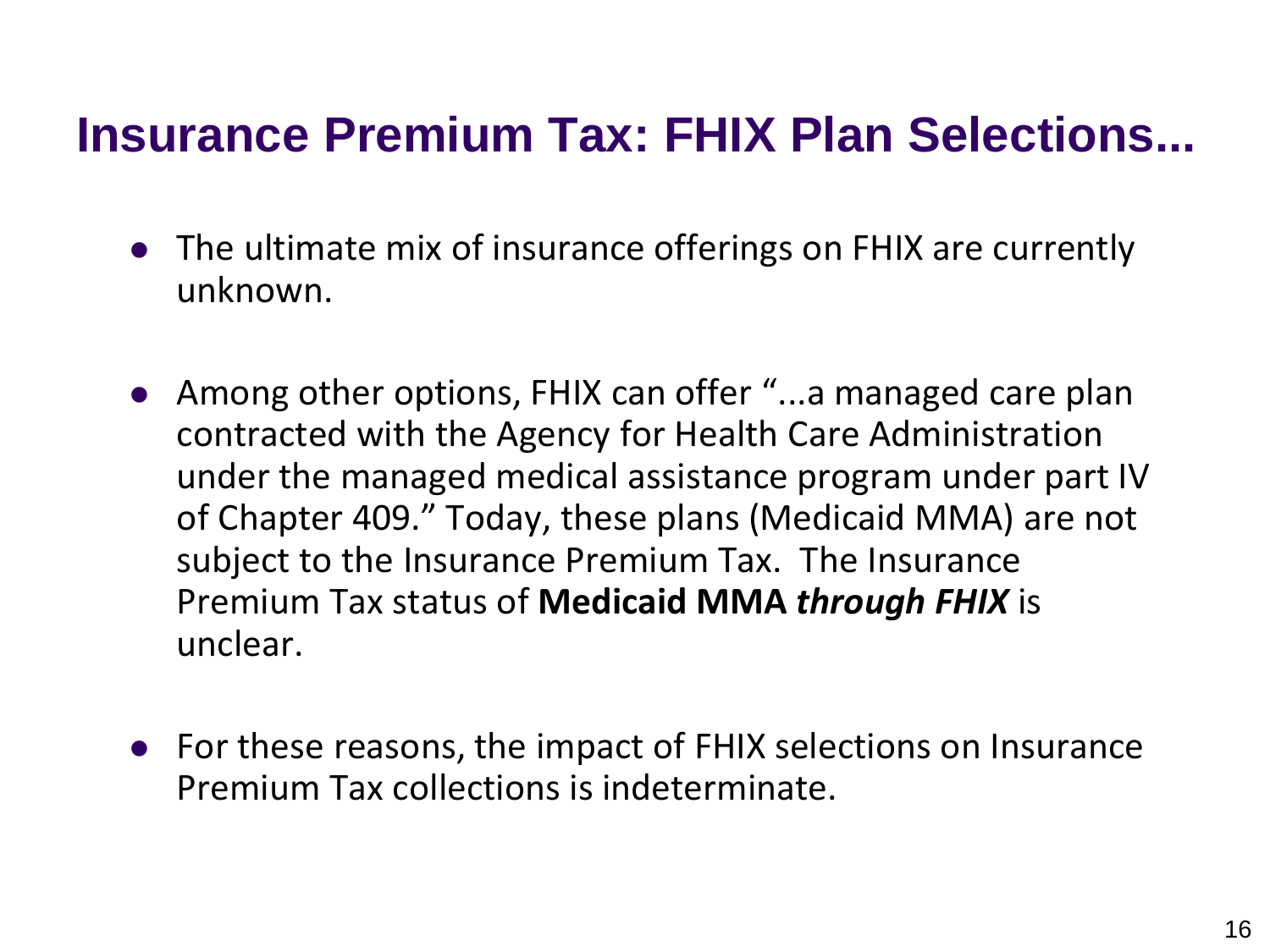### **Phase 1 & Phase 2 – Insurance Premium Tax...**

#### **Insurance Premium Tax**

|                                                         | FY 2015-16     | FY 2016-17  | FY 2017-18 FY 2018-19                                   |             | FY 2019-20     |
|---------------------------------------------------------|----------------|-------------|---------------------------------------------------------|-------------|----------------|
| <b>Phase 1 - Impact of Simple Expansion</b>             | (57, 226, 394) |             | $(56, 187, 003)$ $(56, 570, 490)$ $(56, 807, 356)$      |             | (57, 108, 618) |
| Phase 2 - Impact of Crowd Out leaving private insurance | 50             | (5403, 304) | ( \$311, 722)                                           | (5307, 841) | ( \$317,198)   |
| <b>Phase 2 - Impact of FHIX plan selection</b>          | S <sub>0</sub> |             | Indeterminate Indeterminate Indeterminate Indeterminate |             |                |
| <b>Impact of Disenrolled</b>                            | S <sub>0</sub> |             | Indeterminate Indeterminate Indeterminate Indeterminate |             |                |
|                                                         |                |             |                                                         |             |                |
|                                                         |                |             |                                                         |             |                |

**Total Cash Impact on Insurance Premium Tax** (\$7,226,394) (\$6,590,307) (\$6,882,212) (\$7,115,197) (\$7,425,816)